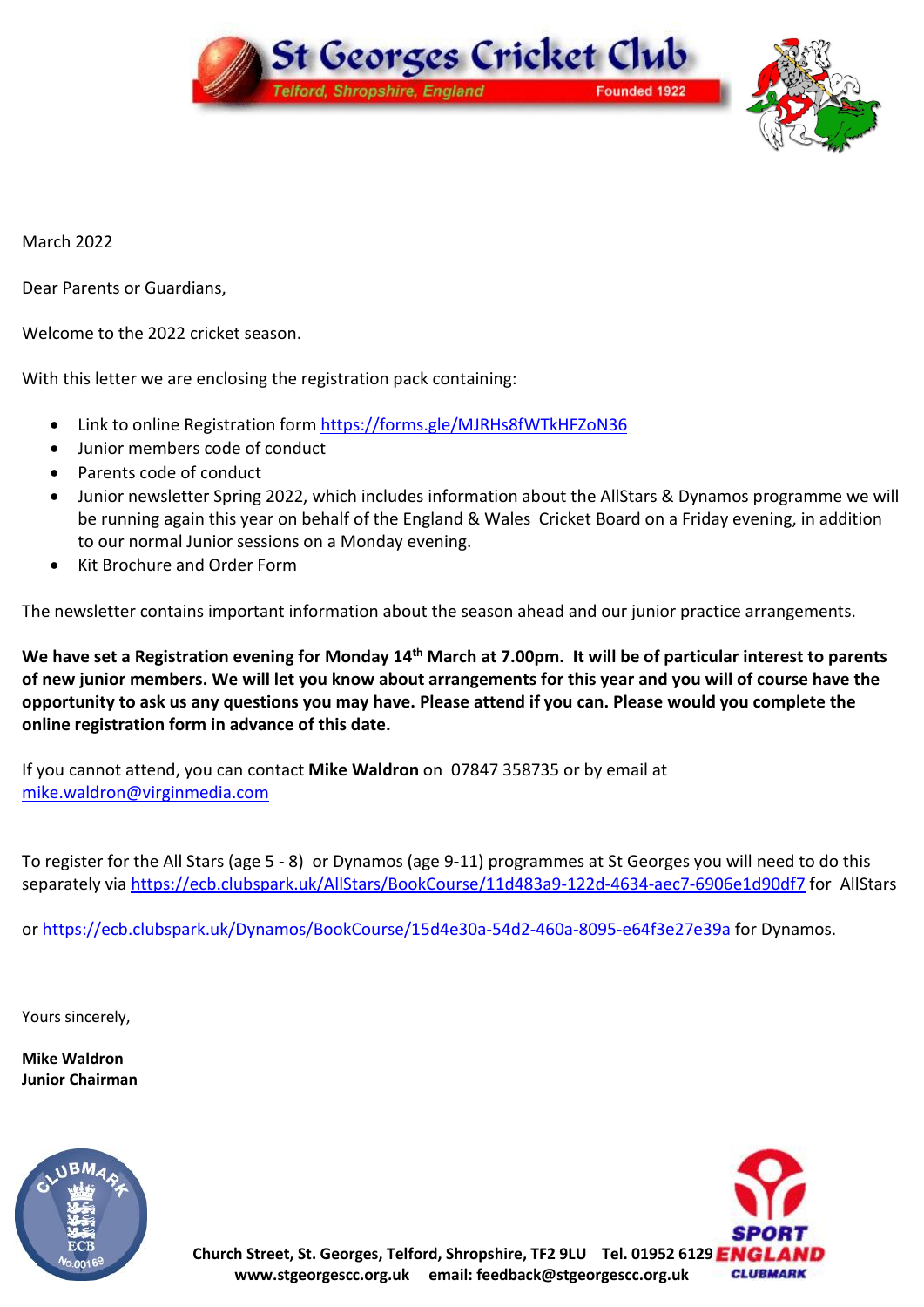

# **Club Kit Product Sheet 2022 – Supplied by Seaton Sports, 15 Market Square, Wellington, TF1 1BU Telephone: 01952 252259 (provisional - Prices subject to change)**

| <b>PRODUCT</b>                   | <b>JUNIOR</b> | <b>SENIOR</b> | <b>SIZE</b>  | <b>VALUE</b> |
|----------------------------------|---------------|---------------|--------------|--------------|
| <b>ADIDAS SS CRICKET SHIRT</b>   | £20.00        | £26.00        |              |              |
| <b>ADIDAS LS CRICKET SHIRT</b>   | £25.00        | £29.00        |              |              |
| <b>ADIDAS SLEEVELESS SWEATER</b> | £20.00        | £26.00        |              |              |
| ADIDAS L/SLEEVED SWEATER         | £30.00        | £37.00        |              |              |
| <b>ADIDAS CRICKET TROUSER</b>    | £23.00        | £31.00        |              |              |
| <b>ADIDAS TRAINING SHIRT</b>     | £15.00        | £18.00        |              |              |
| <b>ADIDAS TRAINING POLO</b>      | £18.00        | £22.00        |              |              |
| <b>ADIDAS HOODY</b>              | £23.00        | £29.00        |              |              |
| ADIDAS TRAINING JACKET           | £18.00        | £22.00        |              |              |
| ADIDAS TRAINING PANT             | £18.50        | £22.00        |              |              |
| <b>ADIDAS SWEAT PANT</b>         | £23.00        | £29.00        |              |              |
| ADIDAS RAIN JACKET               | £23.00        | £29.00        |              |              |
| <b>JUNIOR AND UNBRANDED KIT</b>  |               |               |              |              |
| <b>CAP</b>                       | £8.00         | £9.00         |              |              |
| <b>BEANIE</b>                    | n/a           | £6.00         |              |              |
| ADIDAS JUNIOR SHIRT              | £15.00        | £18.00        |              |              |
| HOODY (RED)                      | £13.00        | £16.00        |              |              |
|                                  |               |               | <b>TOTAL</b> |              |

| <b>CONTACT NAME</b>   |  |
|-----------------------|--|
| <b>CONTACT NUMBER</b> |  |

**Price includes St Georges Cricket Club embroidery Please see [www.stgeorgescc.org.uk](http://www.stgeorgescc.org.uk) for photos of all the items**



**Church Street, St. Georges, Telford, Shropshire, TF2 9LU Tel. 01952 61** 



**[www.stgeorgescc.org.uk](http://www.stgeorgescc.org.uk) email: [feedback@stgeorgescc.org.uk](mailto:feedback@stgeorgescc.org.uk)**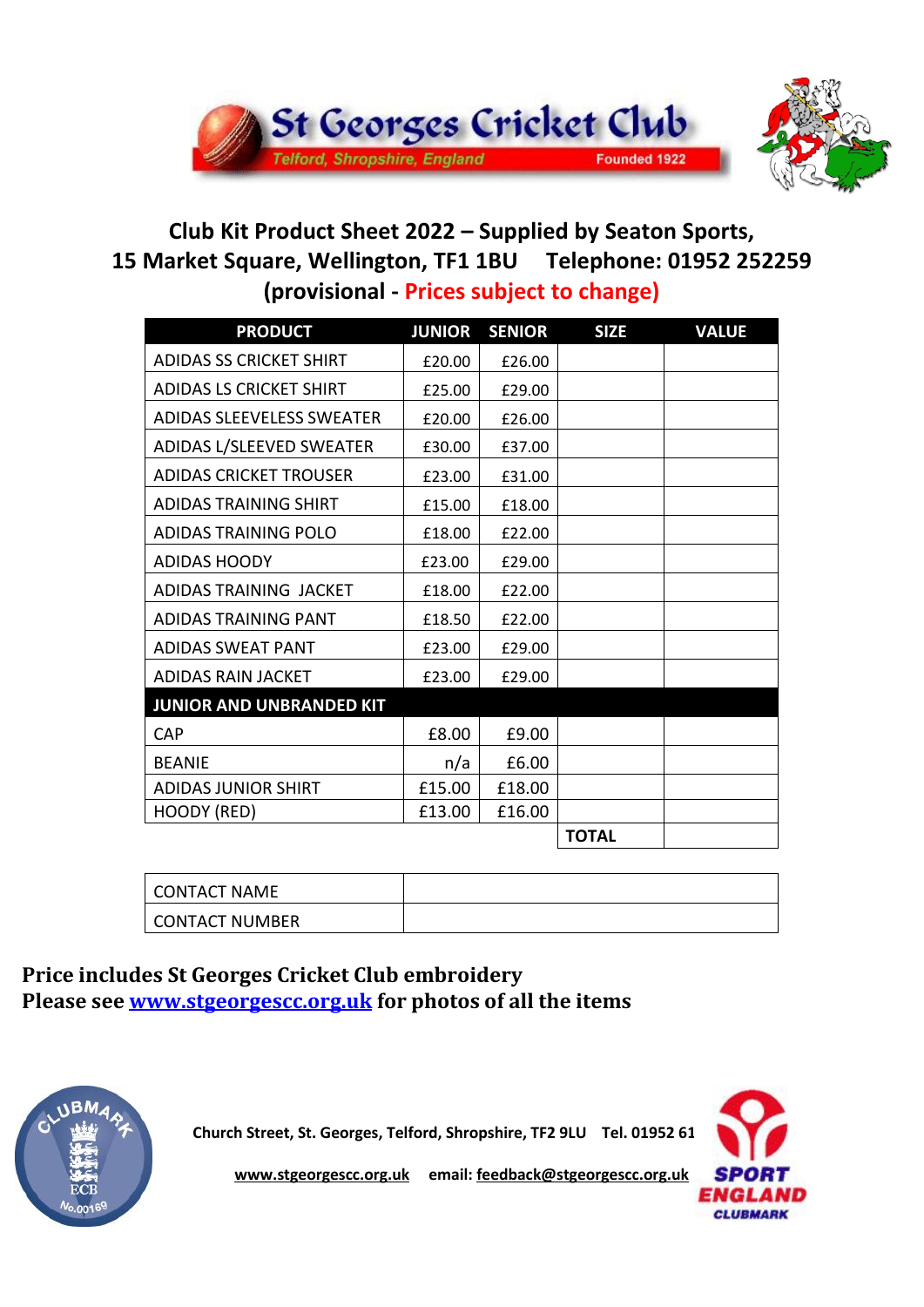## **Junior Members Code of Conduct**

St Georges Cricket Club is fully committed to safeguarding and promoting the well being of all its members. The club believes that it is important that members, coaches, administrators and parents associated with the club should, at all times, show respect encouraged to be open at all times and to share any concerns or complaints that they may have about any aspect of the club*.*

As a member of St Georges Cricket Club you are expected to abide by the following Junior Club rules:

- This code of conduct applies to all matches played when representing St. Georges Cricket Club. It also applies to all training and practice sessions organised by the club.
- Behaviour and dress both on and off the field should be in keeping with the dignity and best traditions of the game of cricket.
- Foul and abusive language on or off the field of play is unacceptable.
- Intimidation, aggressive behaviour and deliberate distraction of opponents by words or actions are unacceptable.
- Dissent at umpiring decisions is unacceptable.
- The game should be played competitively, but the highest standards of sportsmanship must at all times be maintained. Recognise the achievements of both your team-mates and your opponents. Do not glory in their failures.
- Remember that your conduct is a reflection not only on yourself but also on the club as a whole. Conduct which damages the reputation of St. Georges Cricket Club will not be tolerated.
- Members should keep to agreed timings for training and competitions or inform their coach or team manager if they are going to be late.
- Members must wear suitable kit (this must include a helmet, box, gloves and pads when a hard ball is being used) for training and match sessions, as agreed with the coach/team manager.
- When representing St Georges Cricket Club in cricket matches players should wear a St Georges Cricket Club shirt. Caps if worn should be St Georges Cricket Club caps.
- Junior members are not allowed to consume alcohol or drugs of any kind on the club premises or whilst representing the club.
- Junior members are not allowed to smoke on club premises or whilst representing the club at competitions.
- Junior members agree to cooperate fully with club coaches, helpers and any other club officials. They agree to do their best at all times to improve their cricket skills and maximise their own potential, at whatever level of playing ability that may be. Any conduct that prevents fellow members from doing the same is unacceptable.
- Junior members agree to cooperate with and encourage their fellow members atall times. Persecution, humiliation or ridiculing of other members will not be tolerated.
- Junior members should conduct themselves in a respectful and courteous manner on social media. Posts relating to the cricket club that are offensive, nasty or derogatory in anyway are totally unacceptable.

#### **Failure to comply with this code of conduct may result in disciplinary action being taken**

**Last updated: April 2017**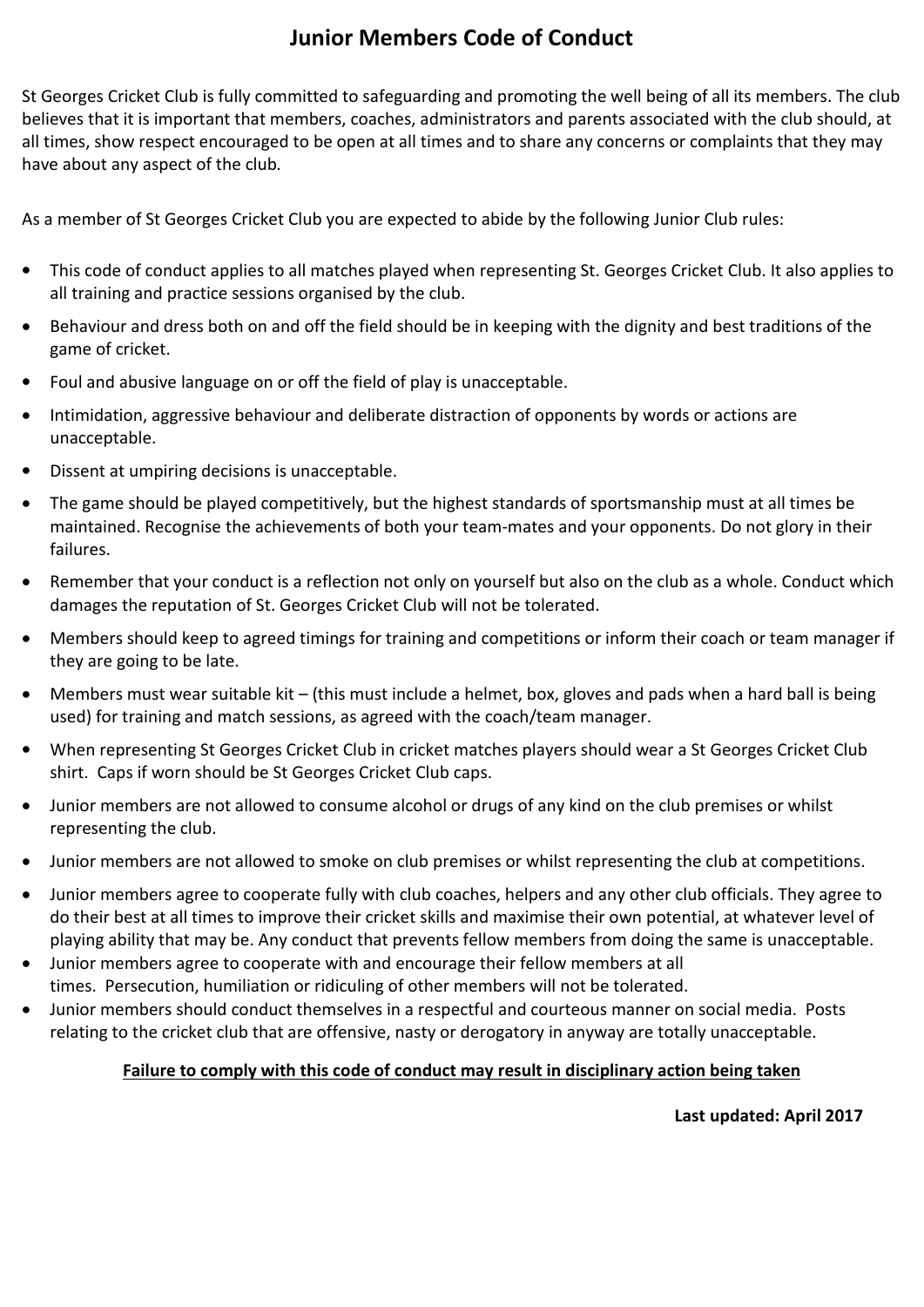## **Parents Code of Conduct**

As a parent or carer of a young person who is a member of St Georges Cricket Club we would ask you to read the **attached Code of Conduct and abide by it at all times.**

#### **Enjoy your child's participation but help Club Officials ensure that we meet the standards set out below**

We ask all parents/carers of children registered with the club to:

- Encourage your child to learn the rules and play within them.
- Discourage unfair play and arguing with officials.
- Help your child to recognise good performance, not just results.
- Never force your child to take part in sport.
- Set a good example by recognising fair play and applauding the good performances of all, including the opposition.
- Never punish or belittle a child for losing or making mistakes.
- Publicly accept officials' judgements.
- Support your child's involvement and help them to enjoy their sport.
- Use correct and proper language at all times.
- Avoid over zealous instruction from the boundary edge during matches
- Help ensure that your child understands and follows the Junior Code of Practice
- Conduct yourselves in a respectful and courteous manner on social media. Posts relating to the cricket club that are offensive, nasty or derogatory in anyway are totally unacceptable.

**Last updated: April 2017**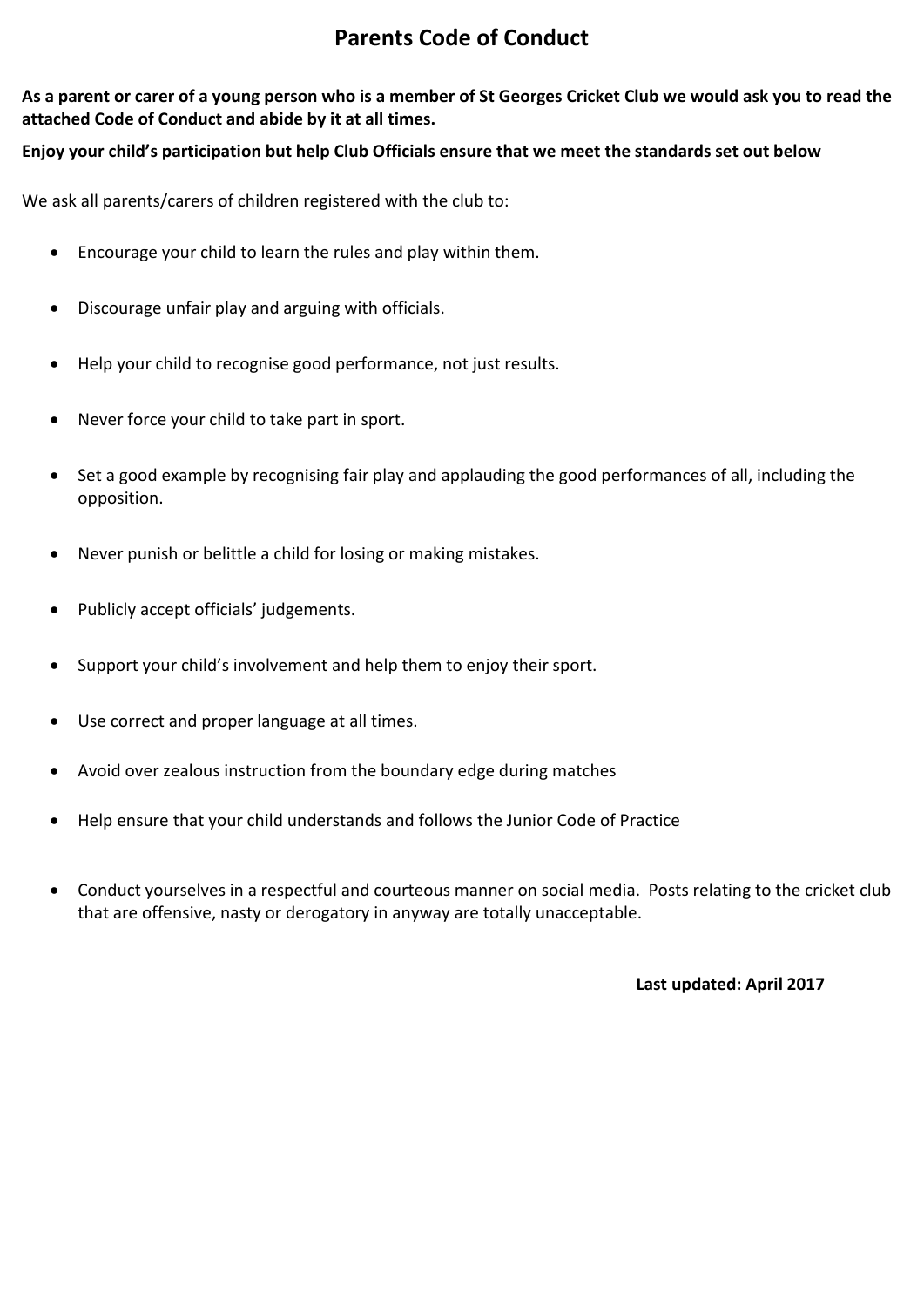### **Junior Section Newsletter – February 2022**

**Welcome** to the 2022 season. The Junior Committee would like to take this opportunity to welcome boys, girls and parents (new and old) to the club and wish everybody an enjoyable season, whatever the level of cricket you are participating in or supporting. We are planning to operate without the Covid restrictions of the last two years, though we will ensure all the necessary safeguards in place as set out by the England & Wales Cricket Board.

**Sport England's Clubmark** status was first awarded to the cricket club on the 23rd November 2004 by the England & Wales Cricket Board (ECB). Clubmark accreditation recognises that St Georges Cricket Club is a safe, effective and child-friendly club. Re-accreditation was awarded in 2007, 2010, 2013, 2016 and an updated scheme in 2017, ensuring we continue to meet the high standards expected. Clubmark was due to be renewed in 2020 but we have been informed by the ECB that the scheme is still being reviewed, however Safeguarding requirements remain in place and the Shropshire Cricket Board continue to undertake checks whilst a new scheme is being developed.

**Safeguarding of Young Cricketers** – St Georges Cricket Club has adopted the Safeguarding of Young Cricketers policy issued by the ECB. Requirements include:

**Club Safeguarding Officers** – Paul Taylor, Chairman of the CricketClub and Rachael Chesters, Player & Committee Member undertake this role. Paul & Rachael have undertaken training and are accredited in this role by the Shropshire Cricket Board. Please see Notice Boards in Social Club and old pavilion for more detail. Please contact them if you have any concerns.

To fulfil the safeguarding policy requirements the club require parents to complete the Registration consent forms. We will take a balanced approach to avoid too much bureaucracy but hope you will appreciate the measures taken by the club to ensure children's welfare whilst enjoying cricket activity. Please read and abide by the Parental Code of Practice and bring the Junior Code of Practice to the attention of your son/daughter. They are attached above.

We would also like to take this opportunity to remind parents and young cricketers that helmets (can be provided by the club at practices and matches) must always be worn when batting or keeping wicket with a hard ball, as well as the other compulsory equipment (gloves, pads and box). Chewing Gum – For safety reasons we need to inform you, and will be telling children, that chewing gum during practices or matches is not allowed.

**Girls Cricket –** We are keen to encourage more girls to join the club, and to this end we are hoping to have enough to run dedicated sessions on Mondays for girls. Older girls can join our Ladies for training which will now be held on a Tuesday evening too.

**Registration Evening 2022** – To enable us to manage registration data better, we are using an online registration form this year, which you can complete by following this link: **[https://forms.gle/MJRHs8fWTkHFZoN36](Junior Registration 2022.docx)** We are holding a Registration evening on Monday 14<sup>th</sup> March at 7.00pm. Please complete the online form beforehand if possible. We will explain what the arrangements for the season are and you will be able to ask us any questions you may have. If you cannot attend, you can contact **Mike Waldron**, **[mike.waldron@virginmedia.com](mailto:mike.waldron@virginmedia.com)** Telephone: **07847 358735**, for information.

**Kit for Matches –** We do expect all juniors who represent St Georges Cricket Club in cricket matches to wear a St Georges' cricket shirt and white cricket trousers. Caps if worn must be St Georges Cricket caps. Mike Waldron will be collecting second hand kit. Please donate any unwanted kit by contacting Mike on 07847 358735 or email [mike.waldron@virginmedia.com](mailto:mike.waldron@virginmedia.com)

Coaching Sessions (outdoors) – will commence on Monday, 25<sup>th</sup> April on the Cricket Ground. Sessions will be held every week until 22<sup>nd</sup> August. Depending on numbers attending and availability of coaches, the club will reserve the right to restrict attendance by holding a waiting list for new members. We would like to remind you that our coaches will only take responsibility for children at the sessions between 6.30pm and 8pm (7.30pm for Years 1 - 3) and you must sign your child in and out. We will be running additional sessions for older juniors on a Friday evening.

**Annual Junior Subscriptions -** Our Annual Subscriptions (covering the cost of all coaching sessions and matches) will not be increased this year and remain one of the lowest in the area. Subscriptions for 2022 will be £30.00 for years 1 - 3 and £40 for all other age groups, with a discounted fee of 50% for children who have an older sibling who is a junior member . St Georges Cricket Club is dedicated to promoting cricket and whilst we rely on subscriptions to run the club, please talk to us if this causes financial difficulty.